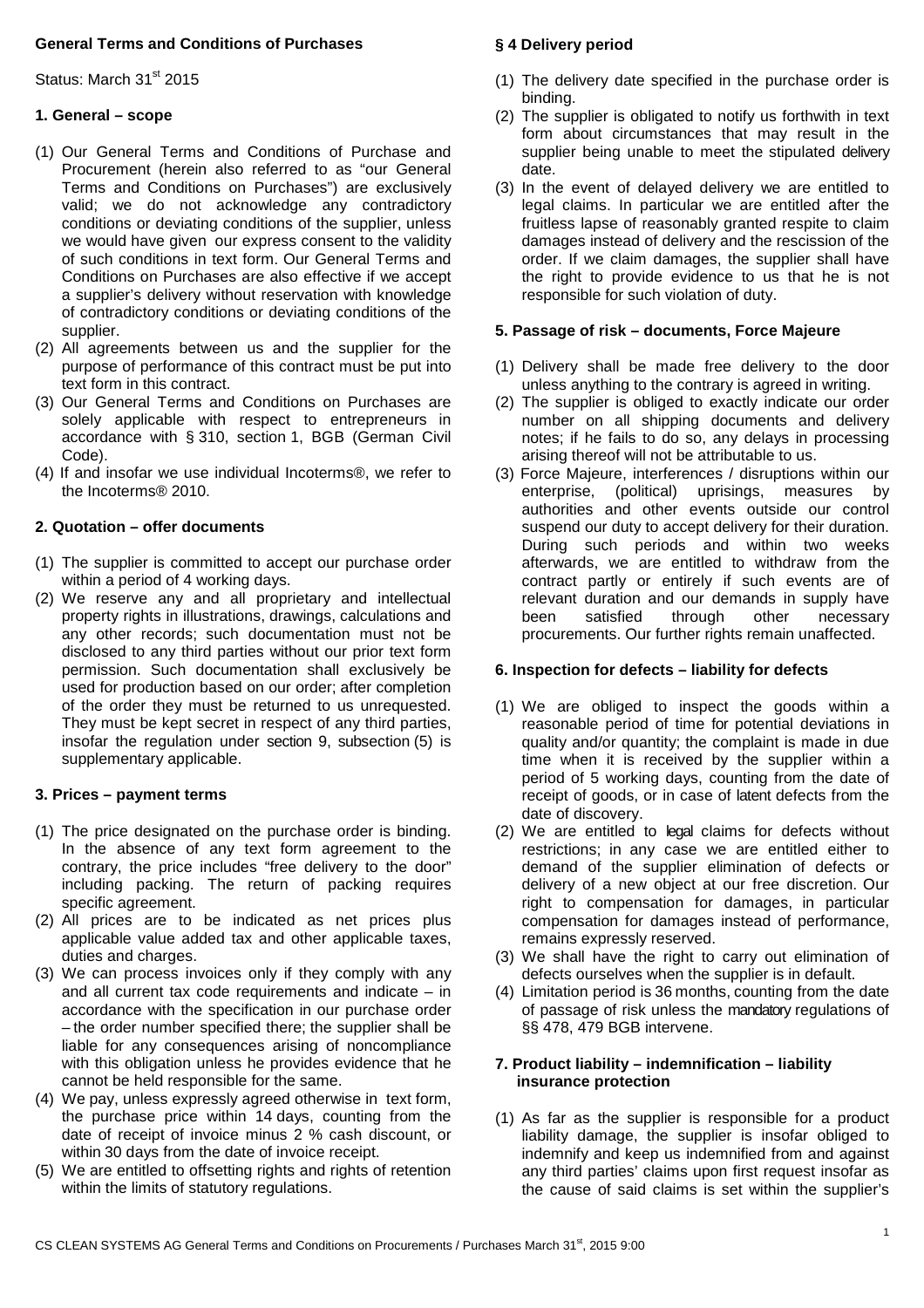domain and organizational area and the supplier himself is also liable in relation to third parties.

- (2) Within the scope of the supplier's liability for damage events in terms of aforementioned section (1), the supplier is also committed to reimburse any possible expenditures, according to §§ 683, 670 BGB, or according to §§ 830, 840, 426 BGB that are arising from or in connection with a product recall undertaken by us. We shall notify the supplier of scope and extent of such recall action to be undertaken – as far as possible and reasonable – and give him the opportunity to comment. Thereof unaffected remain any other legal claims.
- (3) The supplier commits to maintain a product liability insurance with coverage – lump sum – of Euro 10 million per each event of damage to persons / to property; if we are entitled to further claims for damages, such claims remain unaffected.

## **8. Industrial property rights**

- (1) The supplier warrants that any third parties' rights are not infringed within the Federal Republic of Germany and such other countries that are known to the supplier as the countries of destination in connection with his delivery or performance.
- (2) If we are called upon on such grounds by any third party, the supplier is obliged to indemnify and keep us indemnified from and against any such claims for damages upon first request; we are – without the suppliers consent - not entitled to enter into any agreements with such third party, particularly not to enter into a compromise.
- (3) The supplier's duty to indemnify relates to any and all expenditures necessarily arising to us from or in connection with being called upon by any third party.
- (4) Limitation period is 36 months, counting from the date of passage of risk.

# **9. Retention of title – provision – tools – confidentiality**

- (1) As far as we provide parts to the supplier we reserve the title to the same. Processing or reworking by the supplier is deemed to be performed for us. When such goods under retention of title are reprocessed together with other objects not belonging to us, we acquire coownership in the new object pro rata of the value of our object (purchase price plus VAT) in relation to the other processed objects at the time of processing.
- (2) If any object provided by us is inseparably intermixed with other objects not belonging to us, we acquire coownership in the new object pro rata of the value of the item under retention of title (purchase price plus VAT) in relation to the other intermixed objects at the time of intermixing. When intermixing takes place in a way that the supplier's object is to be deemed the principal object, it is agreed that the supplier conveys pro rata coownership to us; the supplier shall keep safe the sole ownership or co-ownership for us.
- (3) We reserve the title to tooling; the supplier is furthermore obliged to utilize such tooling exclusively for the production of goods ordered by us. The supplier is committed to insure any tools belonging to us at the replacement value against damages by fire, water, and theft at the supplier's expense. The supplier simultaneously assigns already now any and all claims

for compensation to be granted by such insurance to us; we herewith accept such assignment. The supplier is committed to undertake possibly required maintenance and inspection work as well as any servicing and repair work to be done in due time at the suppliers expense. The supplier shall notify us of any possible incident; if the supplier culpably fails to do so, our claims for damages remain unaffected.

- (4) With respect to our security interests according to section (1) and/or section (2), we are entitled to securitization of up to 110 % of the purchase price of all our goods under retention of title not yet paid for. We will release security interests at our free discretion at the supplier's request insofar this limit should have been exceeded.
- (5) The supplier is committed to keep strictly secret all illustrations, drawings, calculations and any other records and information received. They may only be disclosed to any third parties with our prior express consent. This obligation to confidentiality also applies after completion of performance of this contract; it expires when and as far as the production knowledge contained in the illustrations, drawings, calculations and any other records provided has become generally known.
- (6) If and insofar as we provide the supplier with templates or other proprietary content to enable his performance, such templates or other proprietary content are part of our protected industrial and intellectual property rights and protected Know How. The title to any and all templates or other content etc. remains with us and/or with those entities that have licensed us. Any unauthorized use of our templates or other content that could enable or result in any kind of unauthorized disclosure, reconstruction, acquiescence of knowledge or any other kind of reconstruction of our templates, proprietary content or other proprietary internal technical specifications ("Reverse Engineering"), is strictly prohibited. Any and all chemical or other disassembly or deconstruction of our proprietary templates and other content apart from the limits of proper contractual performance are strictly prohibited unless expressly otherwise authorized by specific written agreement or statute. Any attempt of unauthorized re-engineering is a severe breach of contract with all legal consequences and rights for our side. We are for example entitled to summary termination, claims of damages and injunctive relief.

## **10. Minimum wage laws and performance for us**

- (1) During the contractual performance, the supplier complies with any and all minimum wage laws applicable to his employees in the Federal Republic of Germany and/or entities or persons performing successive services for him and/or involved hiring companies.
- (2) Upon request, the supplier will disclose to us name and corporate seat of any entities or persons performing successive services and/or of involved hiring companies. The supplier warrants diligent selection and regular supervision of any and all entities or persons performing successive services and/or involved hiring companies by suitable means. The supplier further warrants that he will demand for